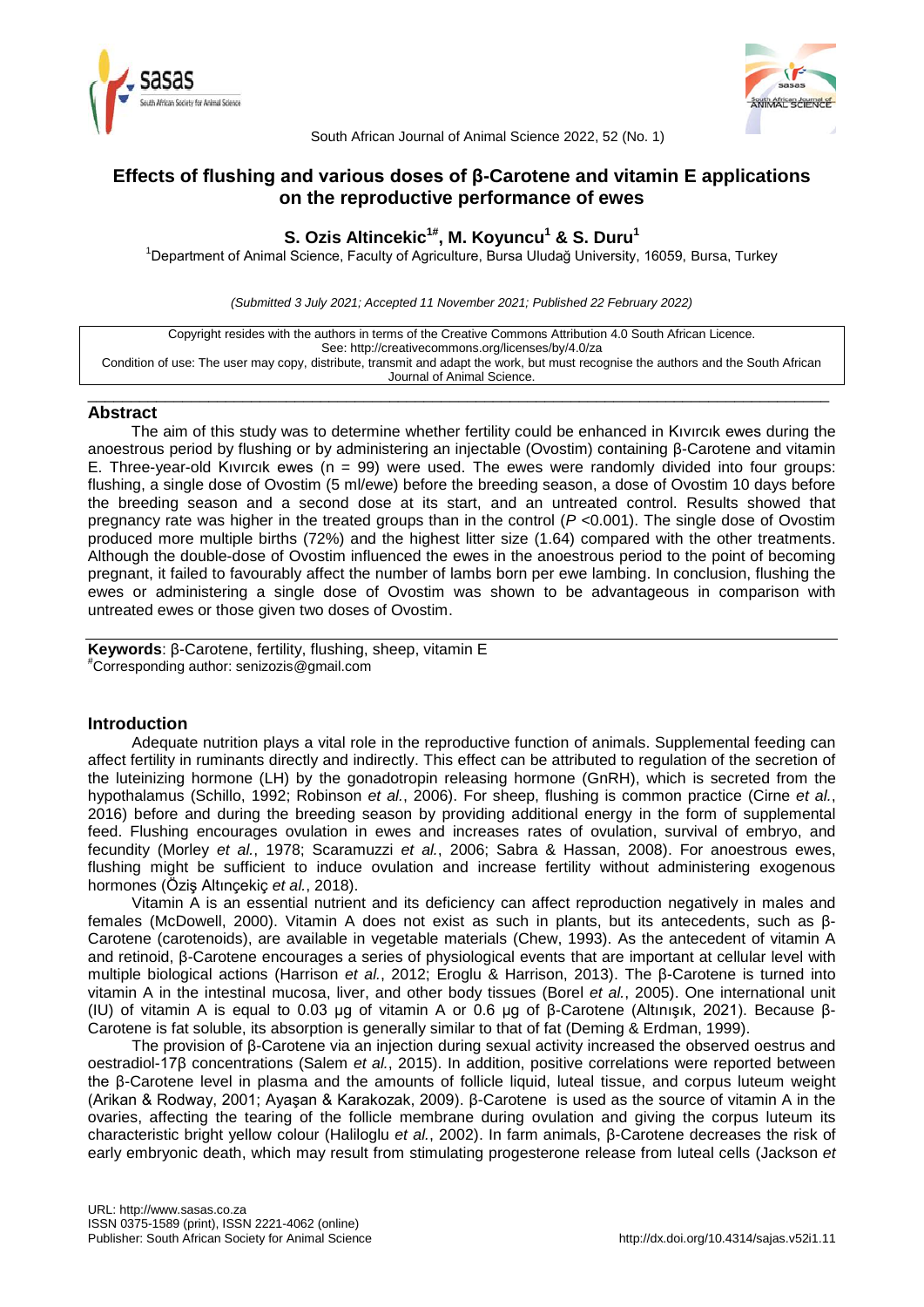*al.*, 1981; Graves-Hoagland *et al.*, 1989). Deficiencies in β-Carotene were also reported to lead to delayed ovulation and formation of the corpus luteum, decreased progesterone synthesis, increased follicular and luteal cysts, and higher incidences of embryonic and foetal deaths in the first months of pregnancy (Hemken & Bremel, 1982; Arikan & Rodway, 2000). Schams *et al.* (1977) stated that the time interval between the emergence of the LH peak and ovulation is twice as long in animals with β-Carotene deficiency. Not all of the results in the literature pertaining to the effects of β-Carotene supplementation were in agreement. Findings observed a negative effect (Folman *et al.*, 1987), a positive effect (Özpınar *et al.*, 1995; Sonat *et al.*, 2014) and no effect on reproduction (Wang *et al.*, 1987; Kaewlamun *et al.*, 2011; Trojačanec *et al.*, 2012) .

The purpose of this study was to investigate the effects of flushing, and providing β-Carotene via injection on the reproductive performance of ewes. Secondarily, early growth of the lambs from treated ewes was monitored.

#### **Material and methods**

Approval to carry out the study was given by the Ethics Council of Animal Experiments of Bursa Uludag University (No 2020-08-02). The study used 99 three-year-old multiparous Kıvırcık ewes weighing between 57 and 62 kg that were bred on the Research and Application Farm of the Faculty Agriculture of Bursa Uludag University. This farm is located in the humid tropical lowland 100 m above sea level at longitude 29 °E and latitude 40 °N The average minimum temperature at the farm is 10.4 °C, average maximum temperature is 20.5 °C, and annual rainfall is 522.3 mm. This study started in August, during which all the ewes were in the anoestrous period.

The ewes were randomly assigned to four groups. Group  $I(n = 25)$  was flushed for two weeks prior to mating and during the first week of mating. Group II ( $n = 25$ ) was injected with beta-carotene and vitamin E (Ovostim 5 ml/head, Provet, Turkey) as a single dose two weeks before mating. Group III (n = 25) was given two injections of Ovostim, 5 ml/ewe two weeks before mating and 5 ml/ewe on the day the rams were introduced. Group IV ( $n = 24$ ) was not subjected to either treatment, and served as the control. Ovostim is a commercial injectable solution, which contains 15 mg of beta-carotene and 20 mg of vitamin E per ml. The mating period lasted 35 days.

Before mating, all the ewes except for those in group I grazed the rangeland during the day and were kept in a shelter at night. The ewes were grazed on a pasture consisting of a mixture of common vetch (*Vicia sativa* L), Hungarian vetch (*Vicia pannonica* L), alfalfa (*Medicago sativa*) and sainfoin *(Onobrychis sativa)*. The ewes in group I were given an unlimited supply of hay and alfalfa and fed twice a day with 750 g/ewe/day of a concentrate ration (Table 1) that was prepared on the farm. The metabolizable energy content of the supplement was calculated according to NRC (2007). The ewes were allowed to reach clean water and licking blocks in their partitions.

| Ingredients                         | Content, % | Chemical composition         |       |
|-------------------------------------|------------|------------------------------|-------|
|                                     |            |                              |       |
| <b>Barley</b>                       | 43.4       | Dry matter, %                | 90.90 |
| Corn                                | 24.0       | Organic matter, %            | 84.37 |
| Sunflower meal                      | 30.0       | Crude protein, %             | 16.16 |
| Limestone                           | 1.4        | Crude fat, %                 | 2.19  |
| Salt                                | 1.0        | Crude ash, %                 | 6.53  |
| Mineral-vitamin premix <sup>1</sup> | 0.2        | Metabolic energy, kcal/kg DM | 2688  |

**Table 1** Ingredients and chemical composition of concentrate diet for Kıvırcık ewes in anoestrous

 $1$  ZnSO<sub>4</sub>7H<sub>2</sub>O (zinc sulfate heptahydrate): 150 mg, MnSO<sub>4</sub>H<sub>2</sub>O (manganese(II) sulfate monohydrate): 80 mg, MgO (magnesium oxide): 200 mg, CoSO<sub>4</sub>7H<sub>2</sub>O (cobalt<sup>2+</sup> sulfate heptahydrate); : 5 mg, KIO<sub>3</sub> (potassium iodide): 1 mg, vitamin A: 4000 IU, vitamin D: 1000 IU, vitamin E: 20 IU

Lambing occurred in January and February. To meet their increased nutrient needs in late pregnancy, the ewes were given 300-400 g of concentrate feed per ewe in addition to ad libitum access to pasture according to the seasonal conditions. Within the first hour of being born, the lambs were made to take colostrum, weighed, and individually identified. Groups were formed in the data to indicate light (2.0 - 3.3 kg), medium (3.4 - 4.7 kg), and heavy (4.8 - 6.2 kg) birth weights. The lambs were kept with their mothers for about two weeks after birth. From the age of 2 - 3 weeks, the lambs were kept in the shelter during the day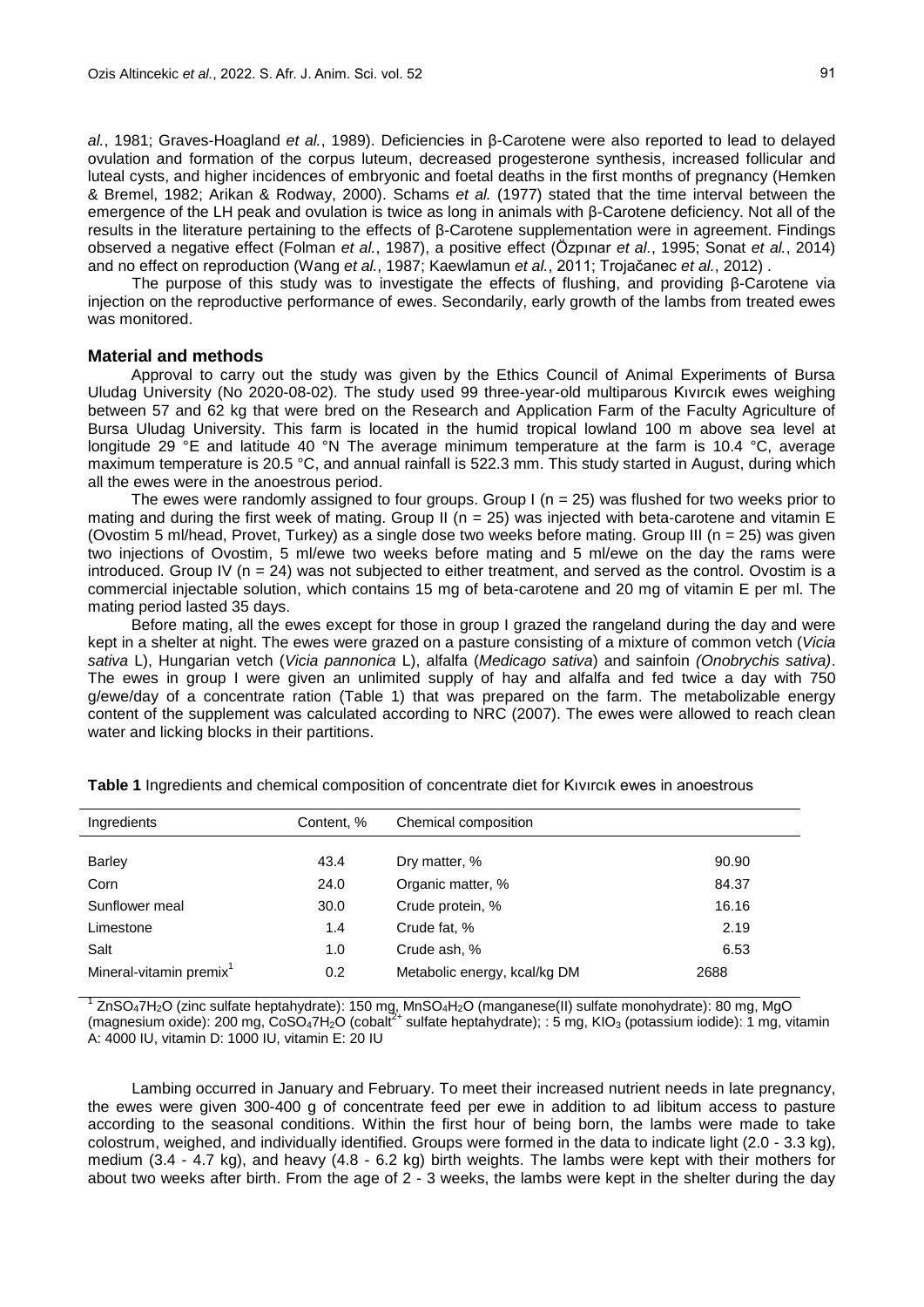when their mothers went out to pasture and rejoined their mothers when they returned. The lambs were weaned when they were about two months old. Weaning age was divided into short, medium, and long groups of 56 - 67 days, 68 - 79 days, and 80 - 90 days, respectively.

The mating, birth and the lamb growth data were recorded regularly. These metrics were calculated from the data: pregnancy rate, %: number of pregnant ewes / number of ewes mated x 100; lambing rate, %: number of ewes lambing / number of pregnant ewes × 100; multiple rate, %: number of multiple lambing ewes / number of pregnant ewes × 100; fecundity: number of lambs born / ewe mated; litter size: number of lambs born / ewe lambing; survival rate, %; number lambs weaned / number of lambs born x 100; gestation productivity, kg: total weight of lambs live born from each 100 mated ewes; total productivity, kg: total weight of lambs at weaning time from each 100 mated ewes; and daily weight gain (DWG), g: weaning weight (WW) (kg), kg - birth weight (BW) (kg) / weaning age (WA) (days).

The categorical data were analysed using a chi-square (*χ²*) test to determine the significance of differences among treatments. To determine the factors affecting BW, WW and DWG an analysis of variance was conducted using the generalized linear model procedure of Minitab 19.0 (Minitab, LLC, State College, Pennsylvania, USA).Tukey's multiple comparison test was used to determine which means were significantly different. The statistical models used for the birth and weaning weights and daily weight increases were as follows:

$$
BW = \mu + a_i + b_j + c_k + e_{ijkl}
$$

DWG, WW = 
$$
\mu + a_i + b_i + c_k + d_l + f_m + e_{ijklmn}
$$

where:  $\mu$  = the mean, ai = the effect of the ith treatment, bj = the effect of the jth birth type (single vs multiple),  $ck = the$  effect of the kth sex (male vs female), dl =the effect of the lth birth weight group, fm = the effect of the mth weaning age group, and eijkl and eijklmn = the residual error.

#### **Results and Discussion**

Differences in the pregnancy and multiple birth rates between the treatments were significant (*P* <0.01) (Table 2). Pregnancy rate of the CON group was about 30% lower than for the other three groups.

|                            |    |        |    |              |    | Treatment groups |    |         |         |  |  |  |  |
|----------------------------|----|--------|----|--------------|----|------------------|----|---------|---------|--|--|--|--|
| Variables                  |    |        |    | $\mathsf{I}$ |    | $\mathbf{III}$   |    | Control |         |  |  |  |  |
|                            | N  | Mean   | N  | Mean         | N  | Mean             | N  | Mean    | P-value |  |  |  |  |
| Pregnancy rate, %          | 25 | 100.0  | 25 | 100.0        | 25 | 100.0            | 17 | 70.8    | 0.000   |  |  |  |  |
| Lambing rate, %            | 25 | 100.0  | 25 | 100.0        | 25 | 100.0            | 17 | 100.0   | < 0.05  |  |  |  |  |
| Multiple birth rate, %     | 13 | 52.0   | 18 | 72.0         | 7  | 28.0             | 6  | 35.3    | 0.023   |  |  |  |  |
| Fecundity                  | 36 | 1.44   | 41 | 1.64         | 31 | 1.24             | 24 | 1.00    | < 0.05  |  |  |  |  |
| Litter size                | 36 | 1.44   | 41 | 1.64         | 31 | 1.24             | 17 | 1.41    | < 0.05  |  |  |  |  |
| Survival rate, %           | 21 | 88.8   | 25 | 100.0        | 23 | 93.5             | 17 | 70.8    | 0.002   |  |  |  |  |
| Gestation productivity, kg |    | 588.8  |    | 656.4        |    | 525.2            |    | 411.3   |         |  |  |  |  |
| Total productivity, kg     |    | 3109.2 |    | 3911.2       |    | 2604.8           |    | 1633.3  |         |  |  |  |  |

**Table 2** Reproductive performance of Kıvırcık ewes treated with flushing, one dose of Ovostim and two doses of Ovostim

I: ewes flushed with concentrate, II: ewes administered one dose of Ovostim two weeks before the breeding season, III: ewes administered one dose of Ovostim 2 weeks before the breeding season and a second dose when the rams were introduced

Flushing promotes oestrus successfully in ewes. Nutritional deficiencies are known to affect reproductive performance through irregularities in the reproductive cycle, delayed oestrus and ovulation, decreased pregnancy rates and increased embryonic losses (Ayaşan & Karakozak, 2009). In ewes, a rise in energy intake before the breeding season increases reproductive performance by enhancing the concentrations of blood metabolites such as glucose to affect folliculogenesis and ovulation (Zabuli *et al.*,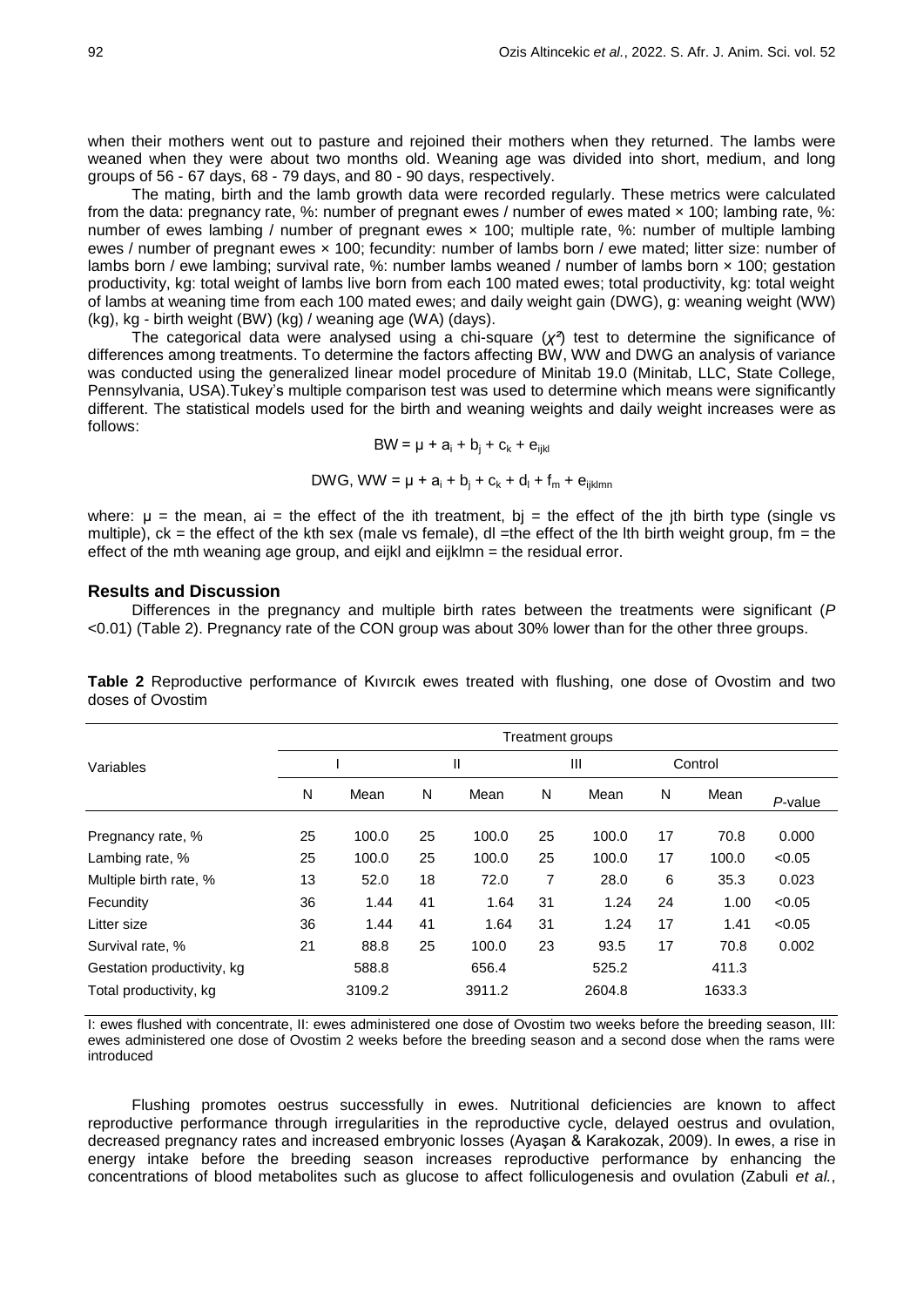2010). Thus, two to three weeks before the breeding season and over its course, flushing should be used to enhance reproductive efficiency by increasing ovulation rate and consequently birth rate (Habibizad *et al.*, 2015). In present study, Group 1 had a positive influence on pregnancy rate and the frequency of multiple births. Similarly, Abu and Ella (2006), Scaramuzzi *et al.* (2006), and Naqvi *et al.* (2011) reported that the premating flushing diet promoted ovulation in many sheep breeds and increased ovulation rate, embryo viability, and fecundity. While the pregnancy rate obtained in Group 1 was similar to the value obtained by Shahneh *et al.* (2008), it was higher than the 80% observed by Köse *et al.* (2016) and 85% seen by Shaukat *et al.* (2020). The multiple birth rate seen in Group 1 was much higher than the 12% found by Köse *et al.* (2016) and the 32% seen by Mohajer *et al.* (2012) in earlier studies of flushing. While the fecundity value of 1.44 obtained in Group I was lower than the 1.76 and 1.50 observed by Shaukat *et al.* (2020), it was within the range of values seen by Acero *et al.* (2008) as a result of the flushing applications at various energy levels. The results obtained from flushing programmes might have arisen from the body condition of the ewes (Gottardi *et al.*, 2014), ration contents (Roche *et al.*, 2011; Rekik *et al.*, 2012), and the duration of flushing (Habibizad *et al.*, 2015).

Ovulation, oestrus interval, and corpus luteum take shape in their standard courses in animals in the presence of β-Carotene, and reproductive issues can result from the deficiency of β-Carotene (Özpınar *et al.,* 1998). However, Al-Tekreeti and Torun (2020) reported that when β-Carotene was applied alone, it did not affect reproductive performance, and that β-carotene with vitamin E and selenium was more efficient than β-Carotene alone. Groups II and III provided different amounts of Ovostim to the ewes and resulted in a numerical difference in the multiple birth rate, with the higher dose decreasing the frequency of multiple births. However, there were no difference between these treatments in the pregnancy or lambing rates, which were higher than observed in similar earlier studies (Kaçar *et al.*, 2008; Al-Tekreeti & Torun, 2020). The present results were in line with the findings reported by Özpınar *et al.* (1995) that the β-Carotene injection applied to the ewes at intervals of 20 days increased the pregnancy rate to the first insemination, prolificacy and twining rate. The numerically lower multiple birth rate obtained in Group III indicated that the dose of β-Carotene could be important and might lead to very different results among studies. In this study, ewes that received the single-dose of Ovostim were more fecund than those studied by Al-Tekreeti and Torun (2020). Al-Tekreeti and Torun (2020) found β-Carotene alone and in combination with vitamin E and selenium produced multiple birth rates of 55% and 77%, respectively, in Alpine goats, and 50% and 62.5% in Saanen goats. These results could indicate that the increased reproductive performance resulted from the vitamin E rather than the β-Carotene. Several environmental factors (feeding, duration of daylight exposure and treatment doses, etc.) might lead to differences between studies of pregnancy rate.

To interpret the treatment effects on survival rate, it should be noted that the Ovostim product contained vitamin E, which might decrease mortality by positively affecting growth, whereas the β-Carotene acted as an antioxidant in stimulating immune function (Chew, 1987; Avci *et al.*, 2000; Stephensen, 2013). In the present study, the survival rate of lambs in Group II was the highest, but the survival rate of lambs in Group III also exceeded that of Group 1 and Group IV. The survival rates of the lambs in the present study were slightly higher than those reported for other sheep breeds of Turkey (Akçapinar *et al.*, 2000; Karaoglu *et al.*, 2001).

In this study, although the double dose of Ovostim positively contributed to the pregnancy, the rate of multiple births attributed to that treatment was significantly low. Whereas Folman *et al.* (1987) reported that high carotene intake had a negative effect on the reproductive performance of dairy cows, other researchers stated that β-Carotene did not have any effect on reproductive performance (Wang *et al.*, 1987; Kaewlamun *et al.*, 2011; Trojačanec *et al.*, 2012). Arikan and Rodway (2000) reported that β-Carotene in high concentrations probably decreased the stimulation of progesterone production in the presence of LH owing to the β-Carotene's luteolytic effect. Brozos *et al.* (2007) found that β-Carotene supplement did not affect the LH concentration in the ewes. Meza-Herrera *et al.* (2013) determined that although the β-Carotene supplement decreased the LH concentration in goats, it increased the follicular growth and the ovulation rate. Thus, the possibility of a stimulating effect of β-Carotene on ovarian function that takes place via an LHindependent mechanism needs to be considered. Lopez-Flores *et al.* (2020) explained that β-Carotene not only affected the ovulation rate and the ovarian modulator function measured as an antral follicular number, but it had a role as the modifier of LH release. Therefore, the dose of Ovostim administered two weeks before the mating period apparently stimulated the hormonal regulation in the desired direction. However, it is likely that the second dose applied during the mating season affected the number of ovulations by markedly altering the release of LH, and thus affected multiple birth rates negatively. Additional studies are needed to reveal the relationships between β-Carotene and vitamin A in the blood and reproductive hormone levels.

The treatments had no significant effects on BW, DWG, or WW (Table 3). However, Groups II and 1 increased the BW, WW, and DWG relative Group IV. Bodyweight in the present study was higher than that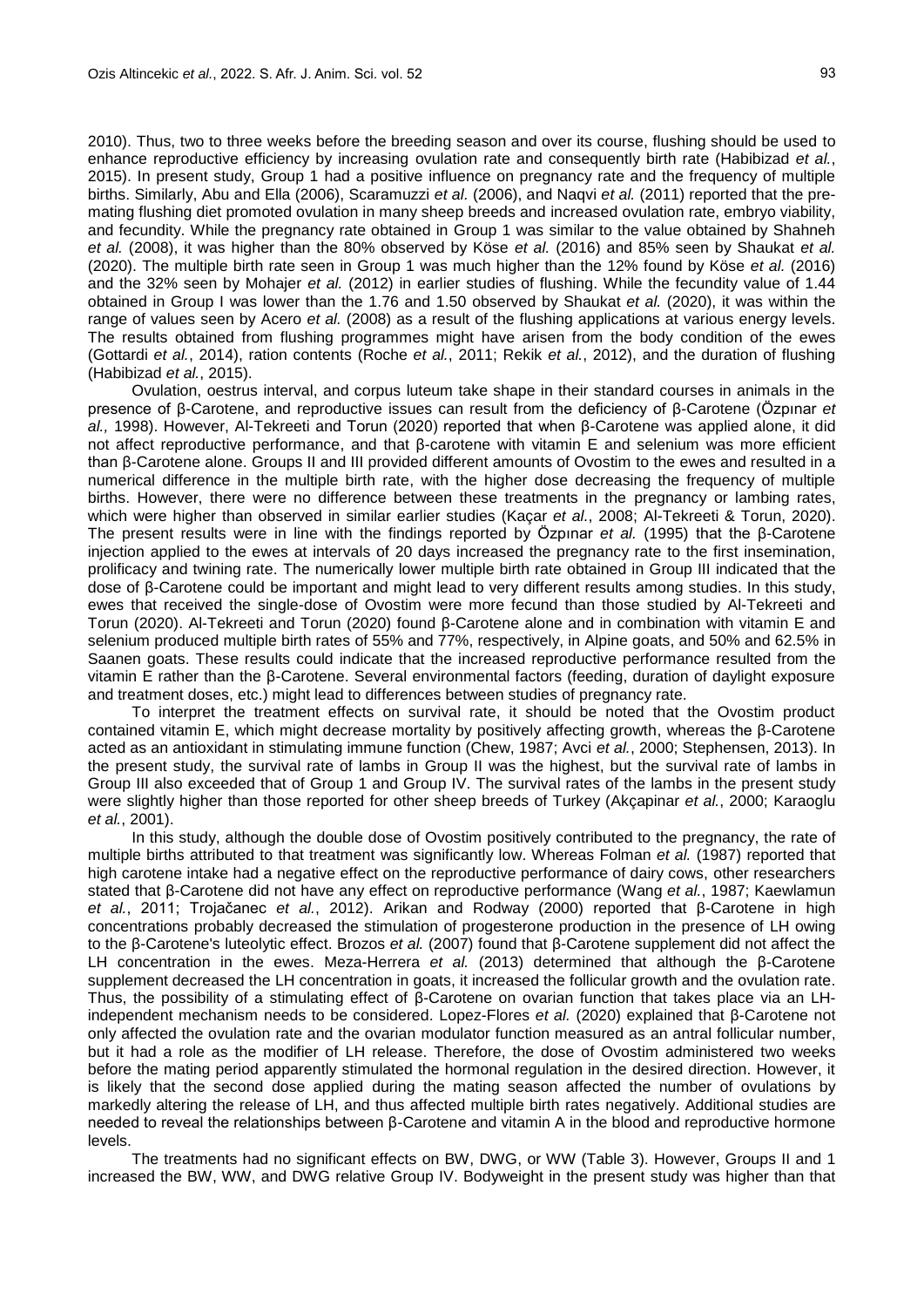reported by Acero *et al.* (2008), most likely as a result of better nutrition. As is commonly known, single-born lambs were significantly heavier than twins (*P* <0.05), but male and female lambs did not differ in their growth. The effects of BW groups were significant for WW (*P* <0.01) and DWG (*P* <0.05) with lambs that were heavier at birth growing faster to weaning. Naturally, the lambs that were older at weaning were heavier.

|                    |     | Birth weight, kg        |     | Weaning weight, kg  | Weight gain, g/d   |
|--------------------|-----|-------------------------|-----|---------------------|--------------------|
|                    | N   | Mean                    | N   | Mean                | Mean               |
| Treatment groups   |     | ns                      |     | ns                  | ns                 |
| I                  | 36  | $4.15 \pm 0.13$         | 32  | $22.8 \pm 0.84$     | $260.8 \pm 11.1$   |
| $\mathsf{I}$       | 41  | $4.18 \pm 0.12$         | 41  | $23.1 \pm 0.81$     | $261.2 \pm 10.8$   |
| III                | 31  | $4.22 \pm 0.13$         | 29  | $21.3 \pm 0.90$     | $235.7 \pm 12.0$   |
| Control            | 24  | $4.10 \pm 0.15$         | 17  | $21.7 \pm 1.20$     | $242.8 \pm 15.9$   |
| Lamb sex           |     | ns                      |     | ns                  | ns                 |
| Female             | 60  | $4.06 \pm 0.10$         | 53  | $21.6 \pm 0.77$     | $242.1 \pm 10.2$   |
| Male               | 72  | $4.27 \pm 0.09$         | 66  | $22.9 \pm 0.67$     | $258.1 \pm 8.9$    |
| Birth type         |     | $\star\star$            |     | ns                  | ns                 |
| Single             | 47  | $4.43 \pm 0.11^a$       | 40  | $22.8 \pm 0.78$     | $256.2 \pm 10.4$   |
| Multiple           | 85  | $3.90 \pm 0.08^{\rm b}$ | 79  | $21.6 \pm 0.74$     | $244.1 \pm 9.8$    |
| Birth weight group |     |                         |     | $\star\star$        |                    |
| Light              |     |                         | 16  | $19.5 \pm 1.18^{b}$ | $232.0 \pm 15.7^b$ |
| Medium             |     |                         | 77  | $21.9 \pm 0.57^b$   | $244.2 \pm 7.6^b$  |
| Heavy              |     |                         | 26  | $25.3 \pm 0.93^a$   | $274.1 \pm 12.4^a$ |
| Weaning age        |     |                         |     | $\star\star$        | ns                 |
| Short              |     |                         | 15  | $18.7 \pm 1.23^b$   | $241.3 \pm 16.3$   |
| Medium             |     |                         | 49  | $22.7 \pm 0.71^a$   | $256.7 \pm 9.4$    |
| Long               |     |                         | 55  | $25.3 \pm 0.68^a$   | $252.4 \pm 9.1$    |
| General            | 132 | $4.2 \pm 0.07$          | 119 | $22.2 \pm 0.58$     | $250.1 \pm 7.82$   |
|                    |     |                         |     |                     |                    |

**Table 3** Least squares means for factors affecting growth characteristics in Kıvırcık lambs and their levels

I: ewes flushed with concentrate, II: ewes administered one dose of Ovostim two weeks before the breeding season, III: ewes administered one dose of Ovostim two weeks before the breeding season and a second dose when the rams were introduced

\**P* <0.05; \*\**P* <0.01; ns: *P* >0.05

### **Conclusion**

Flushing or providing extra β-Carotene and vitamin E via the Ovostim injectable could produce a significant improvement in the reproductive performance of anoestrous Kıvırcık ewes. However, a double dose of the Ovostim injectable did not provide sufficient advantage to offset the associated extra cost and labour required. Future studies evaluating the effects of various β-Carotene levels on reproductive performance should consider the association of β-Carotene and circulating levels of vitamin A as they affect reproductive hormone levels. In addition, since the β-Carotene concentration in animal tissues can be affected by the season, similar studies in different seasons might provide more meaningful results.

#### **Authors' Contributions**

SOA and MK designed the study, SD conducted the statistical analyses, SOA collected the data and wrote manuscript. MK reviewed the manuscript.

#### **Conflict of Interest Declaration**

The authors declare no conflict of interest.

#### **References**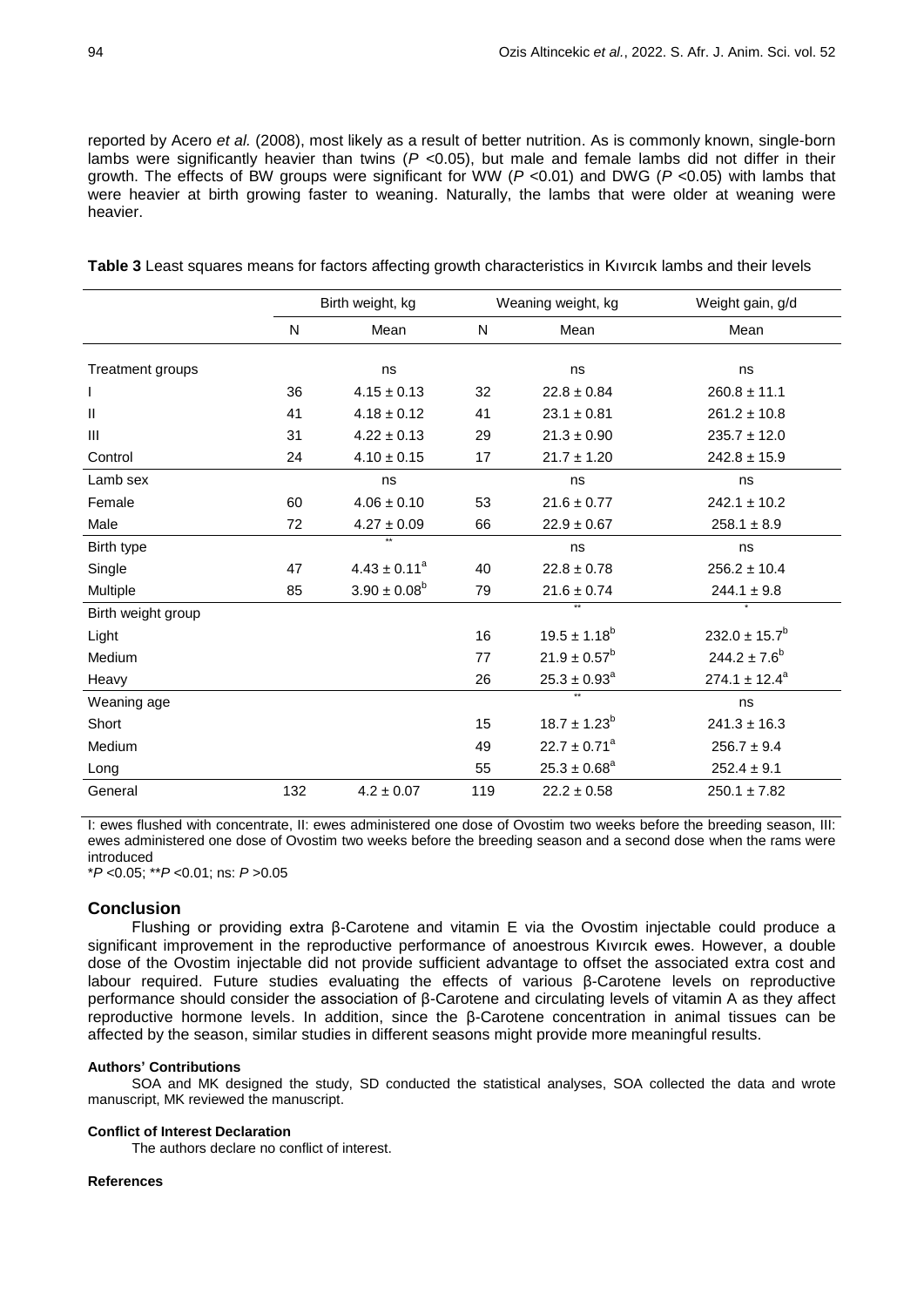- Abu El-Ella, A.A., 2006. Response of Barki ewes to treatment with gonadotrophin hormones and energy supplementation (flushing). Egypt. J. Sheep, Goat and Desert Anim. Sci. 1, 73-88.
- Acero, A., Valencia, E., Rodriguez, A. & Randel, P.F., 2008. Effects of flushing with two energy levels on goat reproductive performance. Livest. Res. Rural Dev. 20, 1-8. https://www.researchgate.net/publication/275830691 Effects of flushing with two energy levels on goat repr oductive\_performance
- Al-Tekreeti, H.Y.T. & Torun, O., 2020. Department of Animal Science. Annual Report. Ç.Ü Fen ve Mühendislik Bilim. Derg. 39, 121-129.
- Altınışık, M., 2021. Vitaminler. Vitamin tanımı ve tarihçe. Vitaminler, sağlıklı beslenme. https://www.mustafaaltinisik.org.uk/89-1-10.pdf
- Arikan, Ş. & Rodway, R.G., 2000. Effect of cyclodextrin-encapsulated β-Carotene on progesterone production by bovine luteal cells. Anim. Reprod. Sci. 64, 149-160. https://doi.org/10.1016/S0378-4320(00)00202-5
- Arikan, Ş. & Rodway, R.G., 2001. Seasonal variation in bovine luteal concentrations of β-Carotene. Turkish J. Vet. Anim. Sci. 25, 165-168
- Avci, M., Karakilçik, Z. & Kanat, R., 2000. Vitamin A, E ve Selenyumun Koyunlarda Döl Verimi ve Bazi Biyokimyasal Parametre Düzeyleri ile Kuzularinda Yaşama Gücü ve Canli Aǧirlik Üzerine Etkisi. Turkish J. Vet. Anim. Sci. 24, 45-50
- Ayaşan, T. & Karakozak, E., 2009. Hayvan beslemede β-Karoten kullanılması ve etkileri. Kafkas Univ. Vet. Fak. Derg. 16(4), 697-705. (InTurkish) <https://doi.org/10.9775/kvfd.2010.2008>
- Borel, P., Drai, J., Faure, H., Fayol, V., Galabert, C., Laromiguière, M. & Le Moël, G., 2005. Recent knowledge about intestinal absorption and cleavage of carotenoids]. Ann. Biol. Clin. (Paris). 63, 165-177 (Abstract. Article in French).
- Brozos, C.N., Kiossis, E., Fthenakis, G.C., Tsousis, G. & Boscos, C., 2007. Supplementation of lactating ewes with a glucogenic preparation or β-Carotene in mid- to late lactation on subsequent milk yield and luteinizing hormone secretion. Can. J. Anim. Sci. 87, 185-190. https://doi.org/10.4141/A06-080
- Chew, B.P., 1987. Symposium: Immune Function: Relationship of Nutrition and Disease Control. Vitamin A and β-Carotene on host defense. J. Dairy Sci. 70, 2732-2743. https://doi.org/10.3168/jds.S0022-0302(87)80346-6
- Chew, B.P., 1993. Role of carotenoids in the immune response. J. Dairy Sci. 76, 2804-2811. https://doi.org/10.3168/jds.S0022-0302(93)77619-5
- Cirne, L.G.A., Da Silva Sobrinho, A.G., Oliveira, M.E.F., Barbosa, J.C., De Oliveira, G.J.C., Bagaldo, A.R., De Carvalho, G.G.P. & Moreno, G.M.B., 2016. Reproductive performance of Ile de France ewes under dietary supplementation before and during the breeding season. Semin. Agrar. 37, 269-278. DOI:10.5433/1679-0359.2016v37n1p269
- Deming, D.M. & Erdman, J.W., 1999. Mammalian carotenoid absorption and metabolism. Pure Appl. Chem. 71, 2213- 2223. https://doi.org/10.1351/pac199971122213
- Eroglu, A. & Harrison, E.H., 2013. Carotenoid metabolism in mammals, including man: Formation, occurrence, and function of apocarotenoids. J. Lipid Res. 54, 1719–1730. https://doi.org/10.1194/jlr.R039537
- Folman, Y., Ascarelli, I., Kraus, D. & Barash, H., 1987. Adverse effect of β-Carotene in diet on fertility of dairy cows. J. Dairy Sci. 70, 357-366. https://doi.org/10.3168/jds.S0022-0302(87)80017-6
- Gottardi, F.P., Souza Júnior, A., Barbosa, Y.G.S., Marques, C.A.T., Bezerra, L.R., Araújo, M.J., Mingoti, G.Z. & Torreão, J.N.C., 2014. Efeito do flushing sobre o desempenho reprodutivo de ovelhas Morada Nova e Santa Inês submetidas à inseminação artificial em tempo fixo. Arq. Bras. Med. Vet. e Zootec. 66, 329-338. <https://doi.org/10.1590/1678-41626103> (Abstract in English)
- Graves-Hoagland, R.L., Hoagland, T.A. & Woody, C.O., 1989. Relationship of plasma β-Carotene and vitamin A to luteal function in postpartum cattle. J. Dairy Sci. 72, 1854-1858. https://doi.org/10.3168/jds.S0022-0302(89)79303-6
- Habibizad, J., Riasi, A., Kohram, H. & Rahmani, H. R., 2015. Effect of long-term or short-term supplementation of high energy or high energy-protein diets on ovarian follicles and blood metabolites and hormones in ewes. Small Rumin. Res. 132, 37-43. https://doi.org/10.1016/j.smallrumres.2015.10.004
- Haliloglu, S., Baspinar, N., Serpek, B., Erdem, H. & Bulut, Z., 2002. Vitamin A and β-Carotene levels in plasma, corpus luteum and follicular fluid of cyclic and pregnant cattle. Reprod. Domest. Anim. 37, 96-99. https://doi.org/10.1046/j.1439-0531.2002.00338.x
- Harrison, E.H., Dela Sena, C., Eroglu, A. & Fleshman, M. K., 2012. The formation, occurrence, and function of βapocarotenoids: β-Carotene metabolites that may modulate nuclear receptor signaling. Am. J. Clin. Nutr. 96, 1189-1192. https://doi.org/10.3945/ajcn.112.034843
- Hemken, R.W. & Bremel, D.H., 1982. Possible role of beta-carotene in ımproving fertility in dairy cattle. J. Dairy Sci. 65, 1069-1073. https://doi.org/10.3168/jds.S0022-0302(82)82314-X
- Jackson, P.S., Furr, B.J.A. & Johnson, C.T., 1981. Endocrine and ovarian changes in dairy cattle fed a low β-Carotene diet during an oestrus synchronisation regime. Res. Vet. Sci. 31, 377-383. https://doi.org/10.1016/s0034- 5288(18)32475-5
- Kaçar, C., Kamiloǧlu, N. N., Gürbulak, K., Pancharci, Ş. M., Güngör, Ö., Güvenç, K. & Saban, E., 2008. The Effect of administration of testosterone antibody, β-Carotene and Vitamin E on multiple pregnancy and MDA (Malondialdehyde) in Tuj breed sheep in non-breeding season. Kafkas Univ. Vet. Fak. Derg. 14, 51-56. <https://doi.org/10.9775/kvfd.2008.03-a> (In Turkish, summary in English)
- Kaewlamun, W., Okouyi, M., Humblot, P., Techakumphu, M. & Ponter, A. A., 2011. Does supplementing dairy cows with β-Carotene during the dry period affect postpartum ovarian activity, progesterone, and cervical and uterine involution? Theriogenology 75, 1029-1038. https://doi.org/10.1016/j.theriogenology.2010.11.010
- Karaoglu, M., Macit, M., Emsen, H., 2001. A study on the growth properties and livability of Tushin lambs. Turk. J. Vet.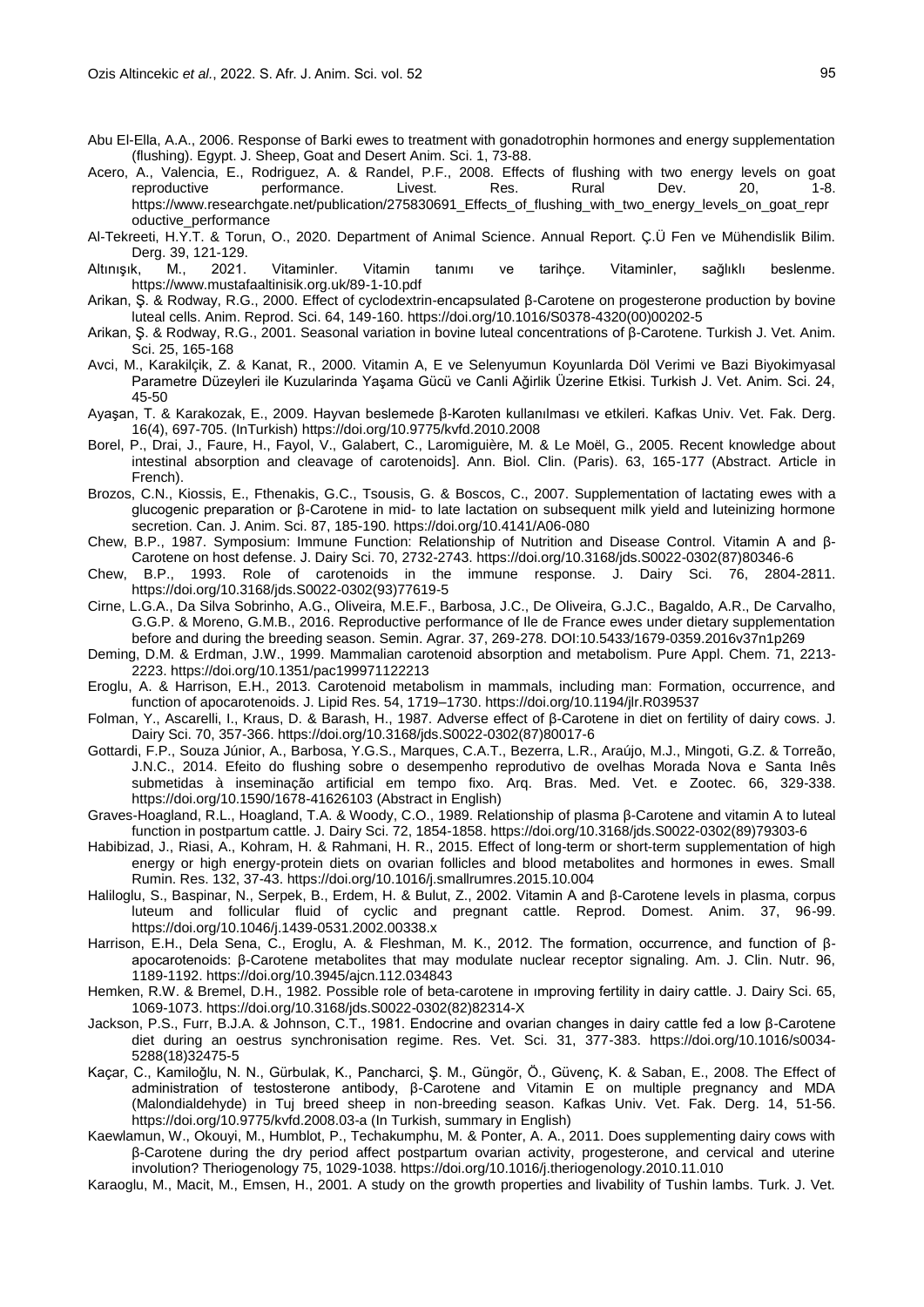Anim. Sci. 25, 261-266.

Kaymakçı, M. 2006. Üreme Biyolojisi. Ege Üniversitesi Ziraat Fakültesi Yayın no: 503, İzmir.

- Köse, M., Kirbaş, M., Bülbül, B., Dursun, Ş. & Demirci, U., 2016. Akkaraman irki koyunlarda flushing + koç etkisi ya da farkli dozlarda gebe kisrak serum gonadotropini uygulamalariyla kuzu üretiminin arttirilabilirliğinin araştirilmasi. Ataturk Univ. Vet. Bilim. Derg. 11, 54-59. https://dergipark.org.tr/tr/pub/ataunivbd/issue/25027/264255
- Lopez-Flores, N.M., Meza-Herrera, C.A., Perez-Marin, C., Blache, D., Arellano-Rodríguez, G., Zuñiga-Garcia, S., Navarrete-Molina, C., De La Peña, C.G., Rosales-Nieto, C.A. & Veliz-Deras, F.G., 2020. Precision beta-carotene supplementation enhanced ovarian function and the LH release pattern in yearling crossbred anestrous goats. Animals 10, 1-10. https://doi.org/10.3390/ani10040659
- McDowell, L.R., 2000. Vitamins in animal and human nutrition. Iowa State University Press, Ames. https://www.perlego.com/book/2788445/vitamins-in-animal-and-human-nutritionpdf?utm\_source=google&utm\_medium=cpc&campaignid=15853719261&adgroupid=133053614878&gclid=CjwK
- CAiAgbiQBhAHEiwAuQ6BkhD4fMtgLAh2izJwEysb7jmvXUGJTD3W1s0iq7xt17tqYIe-hPK0kxoCKP4QAvD\_BwE Meza-Herrera, C.A., Vargas-Beltran, F., Vergara-Hernandez, H.P., Macias-Cruz, U., Avendaño-Reyes, L., Rodriguez-
- Martinez, R., Arellano-Rodriguez, G. & Veliz-Deras, F.G. 2013. Beta-carotene supplementation increases ovulation rate without an increment in LH secretion in cyclic goats. Reprod. Biol. 13, 51-57. https://doi.org/10.1016/j.repbio.2013.01.171
- Mohajer, M., Alimon, A.R., Yaakub, H.B., Naslaji, A.N. & Toghdory, A., 2012. Effects of energy level and PMSG dose on reproductive performance of Zel ewes bred to Shal or Zel rams. J. Anim. Vet. Adv. 11, 809-813. https://doi.org/10.3923/javaa.2012.809.813
- Morley, F.H.W., White, D.H., Kenney, P.A. & Davis, I.F., 1978. Predicting ovulation rate from liveweight in ewes. Agric. Syst. 3, 27-45. https://doi.org/10.1016/0308-521X(78)90004-5
- Naqvi, S.M.K., Soren, N.M. & Karim, S.A., 2011. Effect of concentrate supplementation on performance, ovarian response, and some biochemical profile of Malpura ewes. Trop. Anim. Health Prod. 43, 905-913. https://doi.org/10.1007/s11250-011-9782-8
- NRC (National Research Council), 2007. Nutrient requirements of small ruminants: Sheep, goats, cervids, and New World camelids. The National Academies Press, Washington, DC.
	- https://www.nap.edu/catalog/11654/nutrient-requirements-of-small-ruminants-sheep-goats-cervids-and-new
- Öziş Altınçekiç, Ş., Koyuncu, M. & Duru, S., 2018. Kıvırcık koyunlarinda flushinge ek olarak farkli dozlarda GKSH uygulamalarinin döl verimine etkisi. Mediterr. Agric. Sci. 31, 87-91. https://doi.org/10.29136/mediterranean.348592
- Özpınar, H., Şenel, H.S., Özpınar, A. & Çekgül, E., 1998. İneklerde döl verimi ile serumdaki β-Carotene, A ve E vitamin düzeyleri arasındaki ilişkiler. Doğa Türk Vet Hay Derg 13, 273-282.
- Özpınar, H., Özpınar, A., Bilal, T., Türkalp, I. & Fırat, A., 1995. Pharmacokinetics of intramuscular administered betacarotene and its effects on reproduction in sheep. Wien. Tierarztl. Monatsschr. 82, 229-231
- Rekik, M., Gonzalez-Bulnes, A., Lassoued, N., Ben Salem, H., Tounsi, A. & Ben Salem, I., 2012. The cactus effect: An alternative to the lupin effect for increasing ovulation rate in sheep reared in semi-arid regions? J. Anim. Physiol. Anim. Nutr. 96, 242-249. https://doi.org/10.1111/j.1439-0396.2011.01145.x
- Robinson, J.J., Ashworth, C.J., Rooke, J.A., Mitchell, L.M. & McEvoy, T.G., 2006. Nutrition and fertility in ruminant livestock. Anim. Feed Sci. Technol. 126, 259-276. https://doi.org/10.1016/j.anifeedsci.2005.08.006
- Roche, J.R., Burke, C.R., Meier, S. & Walker, C.G., 2011. Nutrition x reproduction interaction in pasture-based systems: Is nutrition a factor in reproductive failure? Anim. Prod. Sci. 51, 1045–1066. https://doi.org/10.1071/AN10162
- Sabra, H. & Hassan, S.S., 2008. Effect of new regime of nutrıtıonal flushing on reproductive performances of Egyptian Barki ewes. Glob. Vet. 2, 28-31
- Salem, A., El-shahawy, N.A. & Soliman, I.A., 2015. Effect of beta-carotene ınjection on estrus, vitamin A and estradiol-17β concentrations in pubertal Farafra ewe lambs. Egypt. J. Anim. Prod. 52, 123-128. https://doi.org/10.21608/ejap.2015.93629
- Scaramuzzi, R.J., Campbell, B.K., Downing, J.A., Kendall, N.R., Khalid, M., Muñoz-Gutiérrez, M. & Somchit, A., 2006. A review of the effects of supplementary nutrition in the ewe on the concentrations of reproductive and metabolic hormones and the mechanisms that regulate folliculogenesis and ovulation rate. Reprod. Nutr. Dev. 46, 339-354. https://doi.org/10.1051/rnd:2006016
- Schams, D., Hoffman, B., Lotthammer, K. H. & Ahlswede, L., 1977. A specific vitamin A independent effect of beta carotene on cattle fertility. 4. Effect on hormonal parameters during the cycle. Dtsch. Tierarztl. Wochenschr. 84, 307-310. https://pubmed.ncbi.nlm.nih.gov/336337/
- Schillo, K.K., 1992. Effects of dietary energy on control of luteinizing hormone secretion in cattle and sheep. J. Anim. Sci. 70, 1271-1282. https://doi.org/10.2527/1992.7041271x
- Shahneh, Z., Sadeghipanah, A., Barfourooshi, H.J. & Emami-mibody, M.A., 2008. Effects of equine chorionic gonadotropin (eCG) administration and flushing on reproductive performance in Nadooshan goats of Iran. African J. Biotechnol. 7, 3373-3379. http://www.academicjournals.org/AJB
- Shaukat, A., ur Rehman, T., Shukat, R., Rajput, S.A., Shaukat, S., Naeem, M.A., Hassan, M., Fatima, T., Ahmad, F., Saleem, M.U., Arooj, F., Mehfooz, A. & Qureshi, A.S., 2020. Effects of nutrient flushing on production and reproductive performance of teddy goats *(Capra hircus*). Pak. J. Zool. 52, 457-463. https://doi.org/10.17582/journal.pjz/20190330090301
- Sonat, A., Tekin, K. & Akçay, E., 2014. G6G / Ovysnch protokolü ile senkronize edilen ineklerde β -karoten enjeksiyonun döl verimi üzerine etkisi. Vet. Hek. Der. 85, 17-23
- Stephensen, CB., 2013. Provitamin A carotenoids and immune function. In: S. Tanumihardjo (ed). Carotenoids and